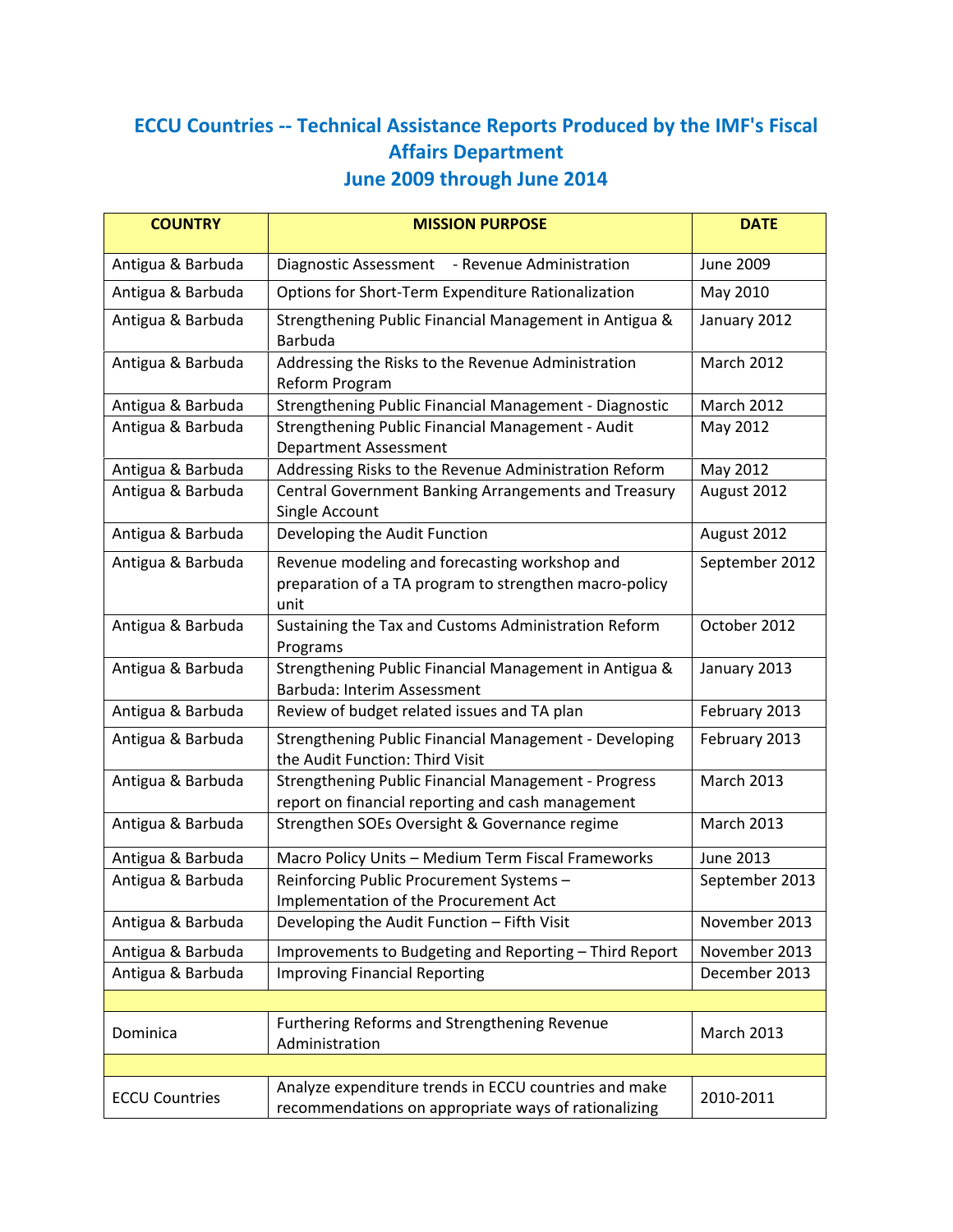| <b>COUNTRY</b>                  | <b>MISSION PURPOSE</b>                                                                                                        | <b>DATE</b>      |
|---------------------------------|-------------------------------------------------------------------------------------------------------------------------------|------------------|
|                                 | public sector expenditures                                                                                                    |                  |
| Grenada                         | Review of Value-Added Tax Administration                                                                                      | January 2012     |
| Grenada                         | IPSAS cash based reporting and treasury operational<br>review                                                                 | April 2012       |
| Grenada                         | A Review of the PFM Legal Framework                                                                                           | November 2013    |
| Grenada                         | Strengthening the PFM Legal Framework                                                                                         | April 2014       |
|                                 |                                                                                                                               |                  |
| St. Kitts & Nevis               | Proposal for SEMCAR Public Financial Management<br>Technical Assistance and Related ICT Capacity Building<br>2012-13          | October, 2012    |
| St. Kitts & Nevis               | Value-Added Tax Performance and Next Steps in Revenue<br><b>Administration Reforms</b>                                        | December 2012    |
| St. Kitts & Nevis               | Accounting process improvements, capacity building of<br>the Accountant General's Department (Nevis Island<br>Administration) | November, 2013   |
| St. Kitts & Nevis               | <b>SEMCAR PFM Technical Assistance Plan</b>                                                                                   | May 2014         |
|                                 |                                                                                                                               |                  |
| St. Lucia                       | Improving the Efficiency of Government Spending                                                                               | June 2010        |
| St. Lucia                       | Proposal for SEMCAR Public Financial Management<br>Technical Assistance and Related ICT Capacity Building<br>2011-12          | October 2011     |
| St. Lucia                       | Setting up a cash management unit and improving cash<br>flow forecasting                                                      | April 2012       |
| St. Lucia                       | Treasury operational review                                                                                                   | April 2012       |
| St. Lucia                       | Follow-up on SEMCAR technical assistance                                                                                      | January 2013     |
| St. Lucia                       | Improving government accounting                                                                                               | April 2013       |
| St. Lucia                       | Support to revised Chart of Accounts                                                                                          | April 2013       |
| St. Lucia                       | <b>Public Accounting-IPSAS Financial Statements</b>                                                                           | <b>June 2013</b> |
| St. Lucia                       | Setting up a cash management unit and improving cash<br>flow forecasting                                                      | December 2013    |
| St. Lucia                       | Review of SEMCAR Public Financial Management<br><b>Technical Assistance</b>                                                   | February 2014    |
| St. Lucia                       | Assessing VAT Performance and Further Reforms in Tax<br>and Customs Administration                                            | April 2014       |
| St. Lucia                       | Improving Cash Flow Forecasting and Setting up a<br><b>Treasury Single Account</b>                                            | May 2014         |
| St. Lucia                       | Public Accounting - IPSAS Financial Statements                                                                                | May 2014         |
|                                 |                                                                                                                               |                  |
| St. Vincent & the<br>Grenadines | Proposal for SEMCAR Public Financial Management<br>Technical Assistance and Related ICT Capacity Building<br>2011-13          | October 2011     |
| St. Vincent & the<br>Grenadines | Performance oriented budgeting                                                                                                | December 2011    |
| St. Vincent & the               | Performance oriented budgeting                                                                                                | February 2012    |